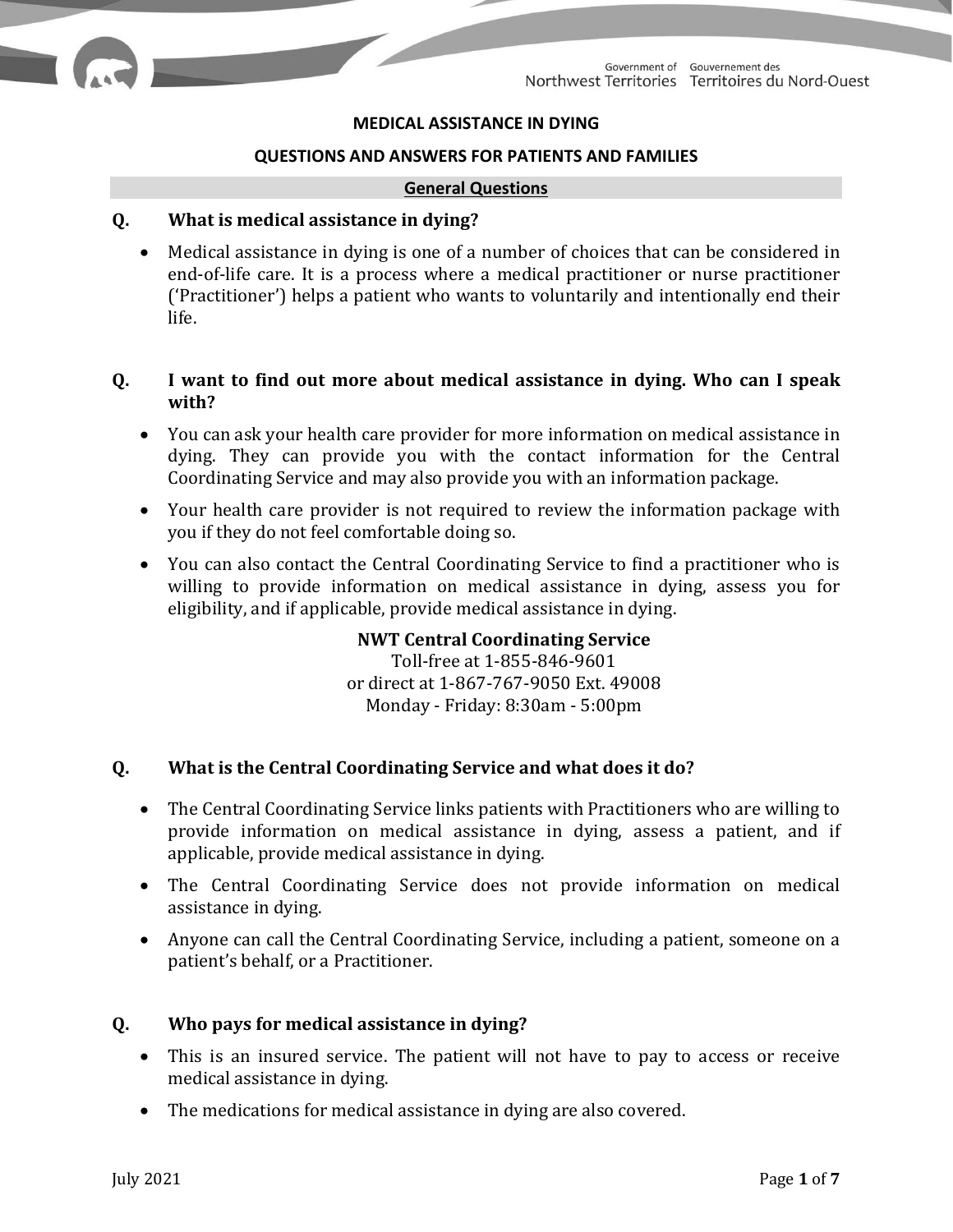### **Other End-of-Life Care Options**

### **Q. What are some other options in end-of-life medical care?**

- Palliative and end-of-life care are important parts of comprehensive care for patients diagnosed with life limiting illness.
- For patients to make an informed decision, they must first be fully aware of all their end of life options, including palliative care, as well as pain and symptom management.
- **Palliative care** can be provided at any time to control symptoms and to provide support for patients and families during an advanced illness. It includes end-of-life care, but also plans for the weeks and months before anticipated death.
- In the NWT, palliative care is provided in hospitals, Long Term Care facilities, and in people's homes.
- **End-of-life care** is compassionate care that focuses on comfort, quality of life, respect for personal health care treatment decisions, support for family, and support for psychological and spiritual concerns for patients who are dying and for their families.

#### **Accessing and Requesting Medical Assistance in Dying in the NWT**

### **Q. If someone wants medical assistance in dying, how do they access it?**

- A person interested in medical assistance in dying should first talk with their health care provider about any concerns or questions. Their health care provider can provide the contact information for the Central Coordinating Service, and may choose to provide an information package on medical assistance in dying.
- Health care providers are not required to review the information package with the patient if they do not feel comfortable doing so.
- If you need to find a practitioner who is willing to provide more information on medical assistance in dying, assess you for eligibility, and if applicable, provide medical assistance in dying, you can contact the Central Coordinating Service:

**NWT Central Coordinating Service** Toll-free at 1-855-846-9601 Or direct at 1-867-767-9050 Ext. 49008 Monday - Friday: 8:30am - 5:00pm

- To formally request medical assistance in dying, a patient must complete Form 2- *Formal Written Request*. Any health care provider, including a physician, nurse practitioner, or community health nurse can provide this form to a person who requests it.
- To complete the *Formal Written Request* form, the patient will first need a Practitioner to sign the form to show that the patient has a "grievous and irremediable medical condition". Once this is done, the patient can complete the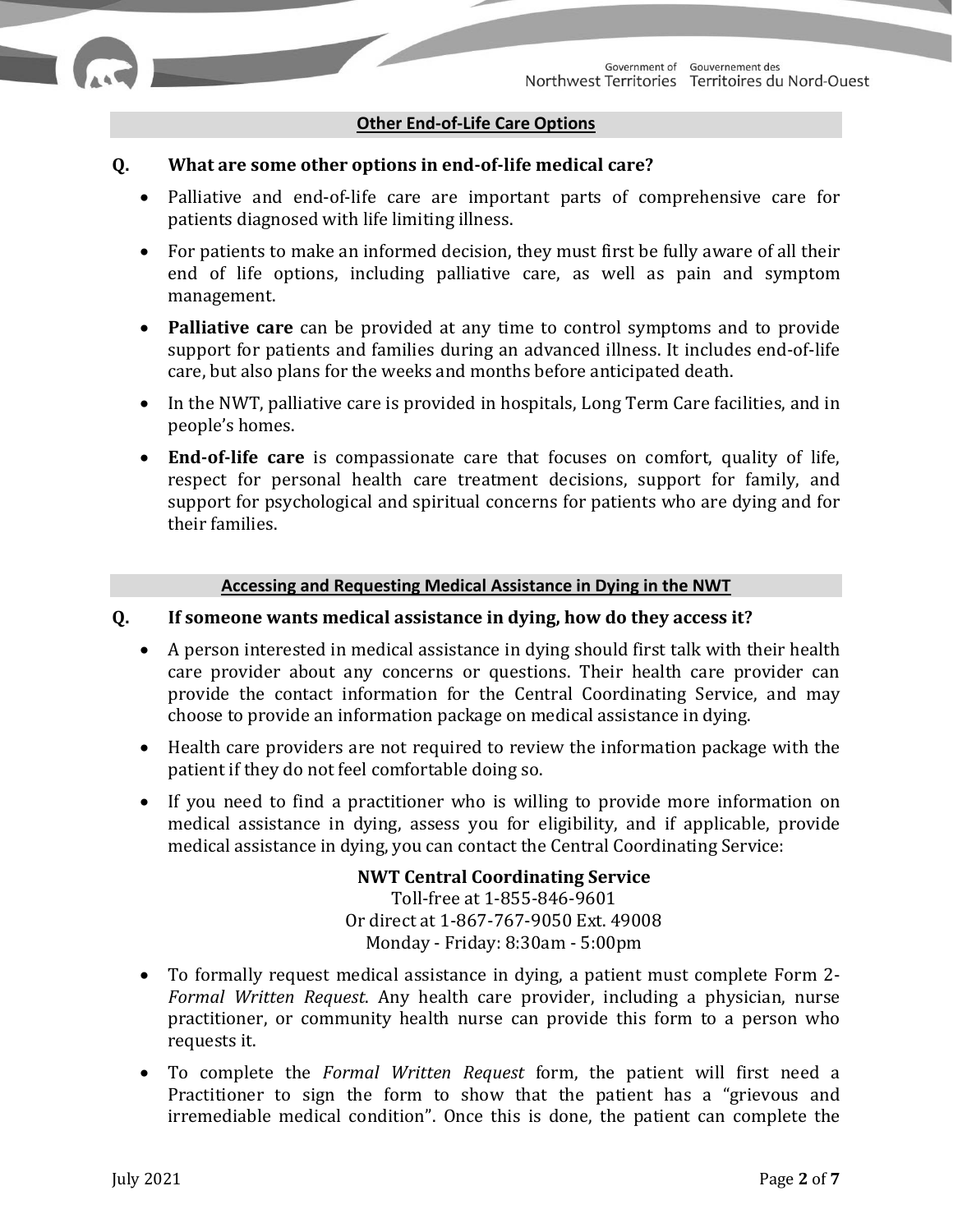form and must sign and date it in front of an "independent witness", who must also sign and date the form.

• Once the *Formal Written Request* form is completed, the patient would proceed through a process which includes a number of steps to make sure they are eligible, informed, making a voluntary request, and consenting to an assisted death.

## **Q. There are no practitioners who are willing or able to provide information on, or assess me for, medical assistance in dying in my community. How do I access the service?**

- Physicians, nurse practitioners, and registered nurses are not required to participate in the medical assistance in dying process in any way, but they are required to provide contact information for a Central Coordinating Service.
- The Central Coordinating Service will link you with a Practitioner who is willing and able to provide information on medical assistance in dying, as well as assess and provide the service.
- Willing practitioners will travel to communities when required. They may also complete your assessments by distance, such as through telehealth.

# **Q. Am I eligible for medical assistance in dying?**

- To receive medical assistance in dying, you must meet all of the following criteria:
	- o Have a serious and incurable illness, disease, or disability;
	- o Be in an advanced state of decline that cannot be reversed;
	- o Your suffering is constant and unbearable, and cannot be relieved in any way that you find acceptable;
	- o Be at least 18 years old;
	- o Be eligible for publicly-funded health services in Canada;
	- o Voluntarily request medical assistance in dying, without pressure or influence from anyone else; and
	- o Give informed consent throughout the process.

# **Q. I have a mental illness. Can I still receive medical assistance in dying?**

- The federal law currently excludes mental illness as a serious and incurable illness, disease, or disability for the purposes of medical assistance in dying.
- This does not mean that a person with a mental illness can never receive medical assistance in dying.
- A patient with mental illness may still be eligible for medical assistance in dying if they also have another serious illness, disease, or disability and meet all of the other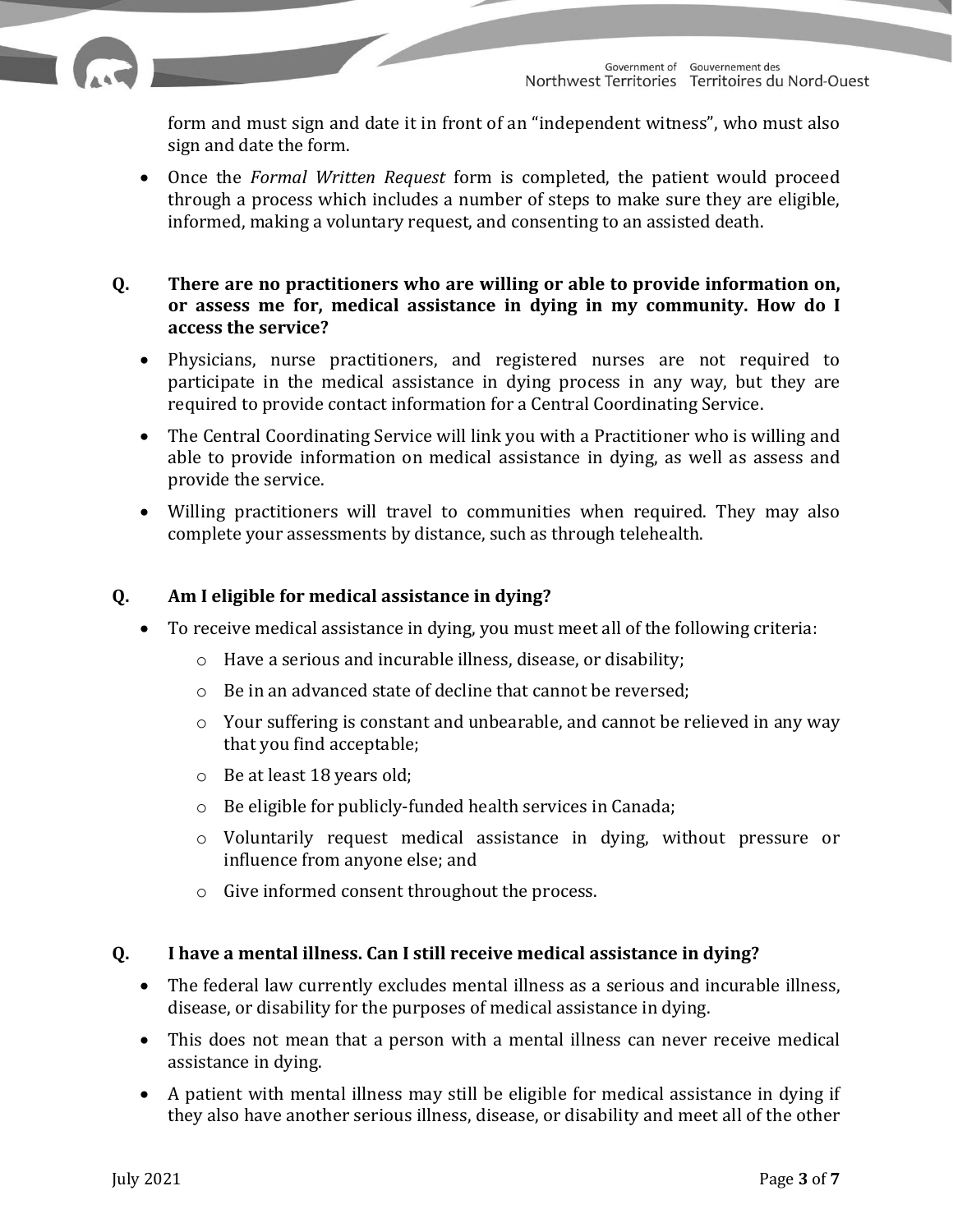

criteria listed in the law, including having the ability to make medical decisions for themselves.

# **Q. Can I write down my wishes in case I lose capacity, or request medical assistance in dying through an advance directive or substitute decision maker?**

- A patient who has been found eligible for medical assistance in dying by two practitioners, and whose natural death is near, may provide advance consent to receive medical assistance in dying if their Practitioner considers them to be at risk of losing capacity to provide final consent at the time that they wish to receive medical assistance in dying.
- If you wish to provide advance consent, you should talk to your Practitioner to determine if you are eligible and to help you complete a Form 6 – *Waiver of Final Consent.*
- Other forms of advance consent, such as advance directives or substitute decision makers, cannot currently be used to consent to medical assistance in dying.
- A patient whose natural death is not considered to be near is not currently able to provide advance consent to receive medical assistance in dying.

# **Q. Who can be an "independent witness" to a request for medical assistance in dying?**

- An "independent witness" can be any person who is at least 18 years of age and who understands the nature of the request, EXCEPT if they:
	- $\circ$  Know or believe that they are a beneficiary under the will of the person making the request, or would receive a financial or other material benefit resulting from that person's death;
	- o Are an owner or operator of any health care facility where the person making the request is being treated or lives; or
	- o Are directly involved in providing health care services or personal care to the person making the request.

# **Q. What if I am not able to sign the written request?**

- Another person, including a health care provider, can complete the Form 2 *Formal Written Request* form on your behalf. This person must:
	- o Be at least 18 years of age;
	- o Understand that you are requesting assisted dying; and
	- o Not know or believe they will benefit from your will.
- You must personally ask the person to sign the form and be present when they sign it.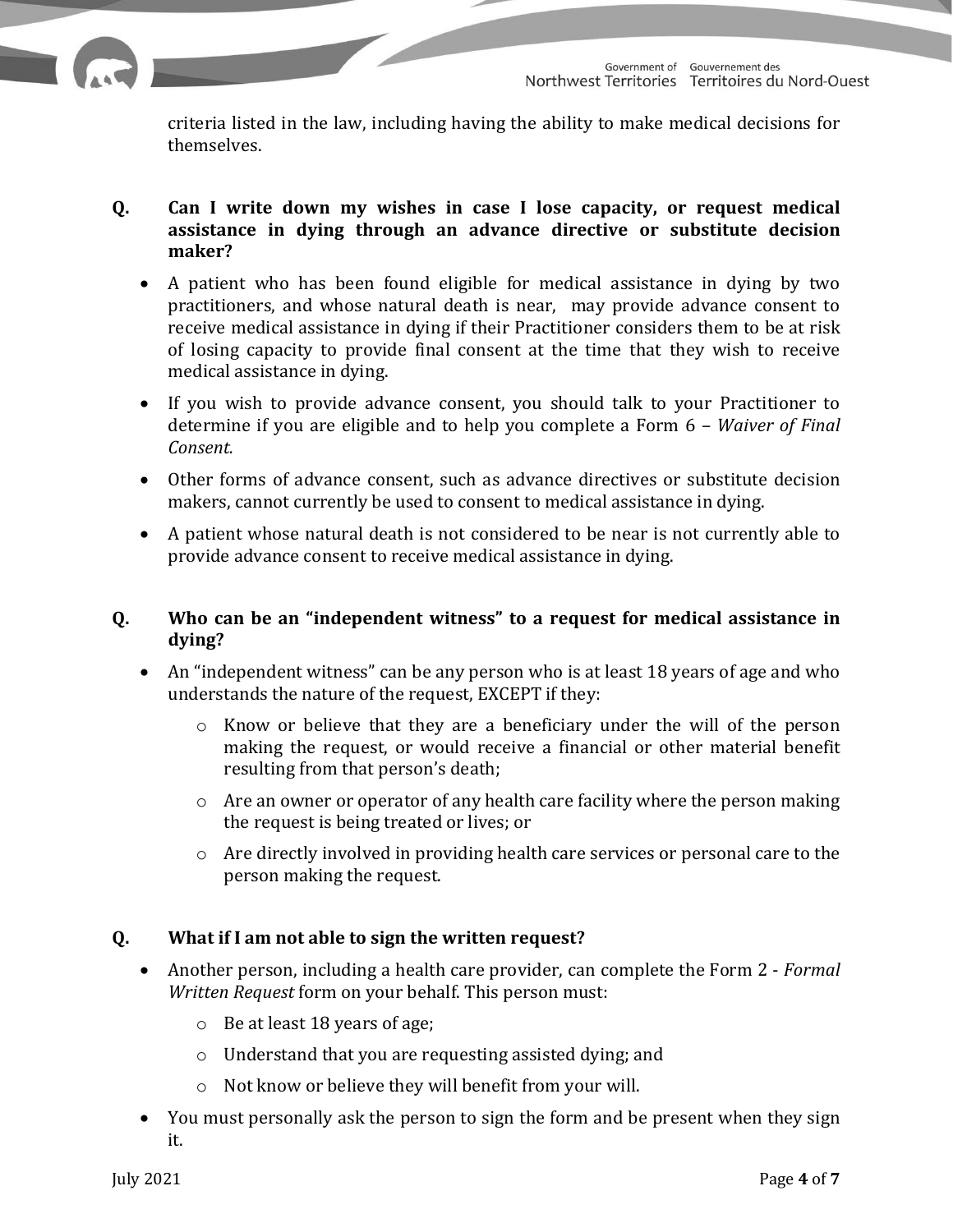# **Q. What if I have difficulty communicating?**

- Difficulty with communication does not prevent anyone from accessing medical assistance in dying. Your health care provider will ensure that someone is there to help you communicate and understand the process and information provided to you.
- •

## **Q. What if my family does not agree with my decision to access medical assistance in dying? How can I help them understand my decision?**

- Often the person considering medical assistance in dying is farther ahead in their decision-making process than their family members may be expecting.
- It is important to have open and honest discussions with your loved ones.
- It can help to have another person, such as your health care provider, there to help support you in these discussions.

## **Q: I live in a remote area. Can I still access medical assistance in dying?**

- Any person in the NWT who is found eligible for medical assistance in dying can access it, regardless of where they live.
- Your health care provider, or the Central Coordinating Service, can help you to navigate medical assistance in dying and obtain the required assessments.
- Willing practitioners will travel to communities when required. They may also complete your assessments by distance, such as through telehealth.

## **Medical Assistance in Dying Process**

## **Q. What methods of assisted dying are there?**

- A practitioner who helps a patient with medically assisted death can:
	- o Administer a medication to the patient that will cause their death peacefully; or
	- o Prescribe a medication that will cause their death peacefully. The patient may be able to take the medication themselves in the presence of a Practitioner.
- The best option for the patient will depend on the patient's wishes, as well as their needs and abilities.
- Together, the patient and the practitioner will determine the method, including which medications will be used.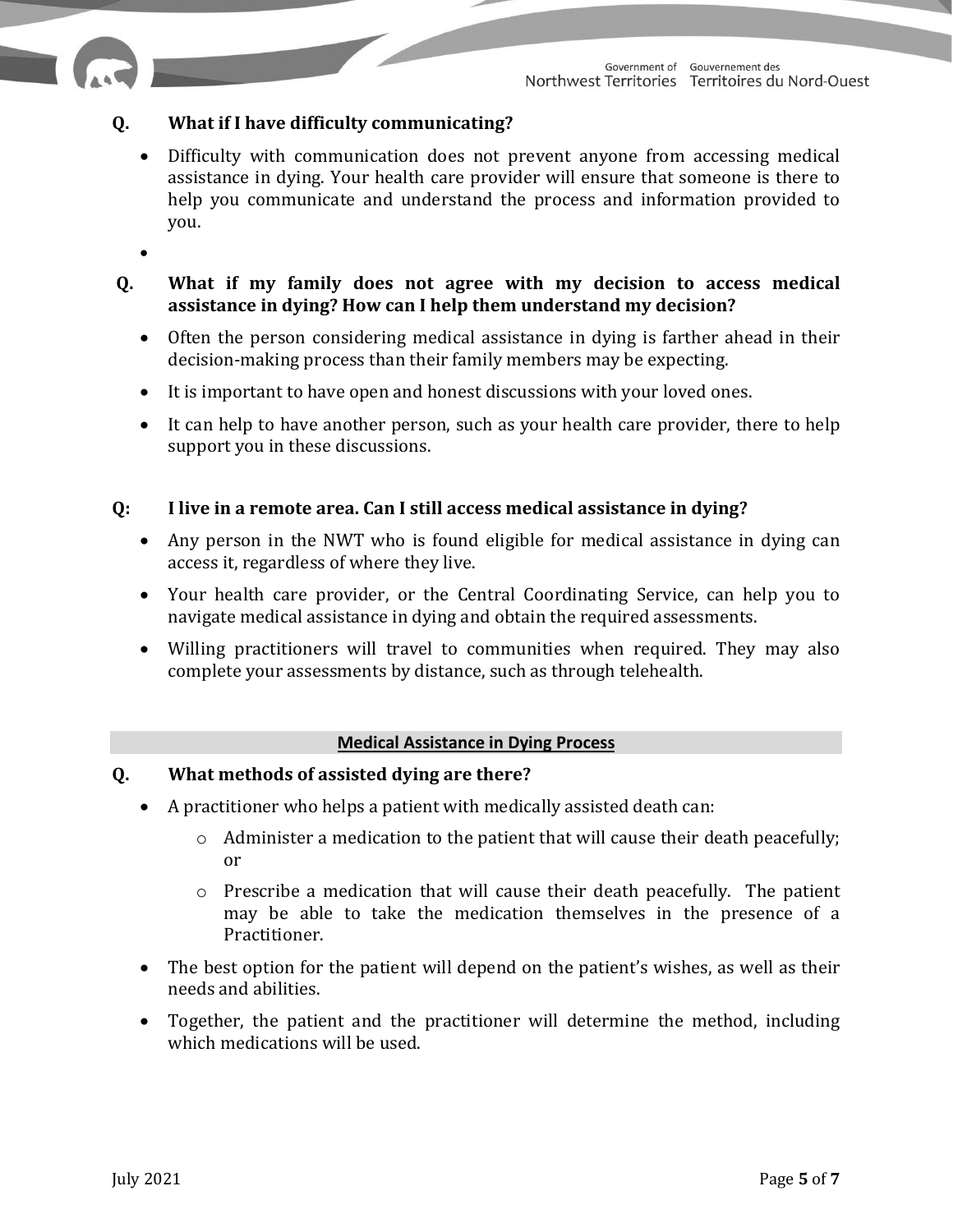

## **Q. What assessments will be required?**

- The assessments will include:
	- o A diagnosis and prognosis of the patient's condition, including an assessment of options available to provide relief (e.g. palliative or end of life care);
	- o Assessment of the patient's eligibility for medical assistance in dying; and
	- o A second assessment to confirm the patient's eligibility.
- Additional assessments may be required if one or both of the Practitioners need further advice and expertise about the patient's condition or decision making capacity.

## **Q. What if I do not meet the eligibility requirements for medical assistance in dying?**

- Like with other medical procedures, you have the right to ask for a second opinion.
- If a Practitioner finds that you do not meet the eligibility criteria, the Practitioner or the patient can contact the Central Coordinating Service for access to another willing practitioner to receive an additional assessment.

## **Q. Is there a limit to how many times I can request an assessment by a practitioner?**

• There is no limit to the number of times you can request an assessment.

## **Q: If I am eligible, do I have to proceed? Do I have to proceed right away?**

- You can change your mind and stop the process at any time, including at the time medical assistance in dying is going to be provided.
- If it is found that you meet the eligibility criteria, and you wish to proceed, you and your practitioner can determine your preferred timeline. You do not need to proceed right away.
- When deciding when to proceed, it is important to consider your ability to provide consent and make informed decisions.

## **Q. Is there a reflection period?**

There is a mandatory reflection period for patients whose natural death is not near. The reflection period consists of at least 90 clear calendar days between when the first Practitioner's assessment begins and when medical assistance in dying is provided:

Day 1 = Assessment of patient by Assessing Practitioner begins

Day 2-91 = Reflection period